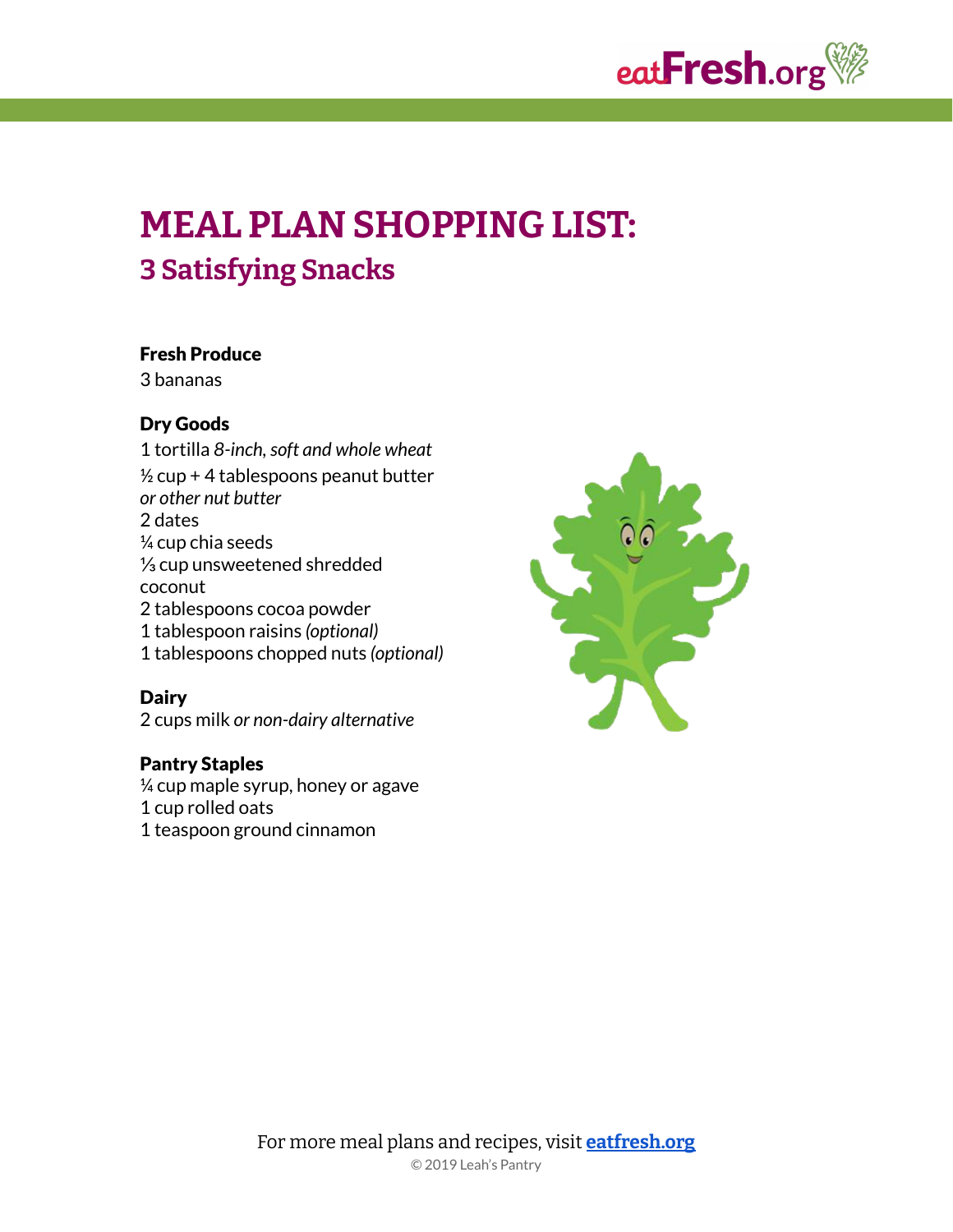

# **[Creamy](https://eatfresh.org/recipe/beverages/creamy-peanut-butter-banana-shake-new) Peanut Butter Banana Shake**

**Serves**: 3 | **Ready in**: 5 minutes

# *Ingredients*

2 cups milk *or non-dairy alternative*

2 tablespoons peanut butter

2 bananas, *frozen*

2 dates, *pitted*

½ teaspoon ground cinnamon

#### **Meal Plan Tip**:

Peel the bananas and cut them in half. Then freeze them the day or night before use.

### *Directions*

- 1. Place all the ingredients in a blender.
- 2. Blend until smooth.

#### **Chef's Tips**:

Use smooth peanut butter for a smooth, creamy and frothy texture. You can use pitted prunes instead of pitted dates.

Instead of dairy milk, use unsweetened vanilla soy milk or another plant-based milk for a vegan option.

Nutrition Information *perserving*: Calories 240, Total Fat 9g, Saturated Fat 2g, Carbohydrate 35g, Dietary Fiber 4g, Protein 8g, Sodium 128mg

*Recipe Source: Shauna Schultz, RD, Nevada County Public Health*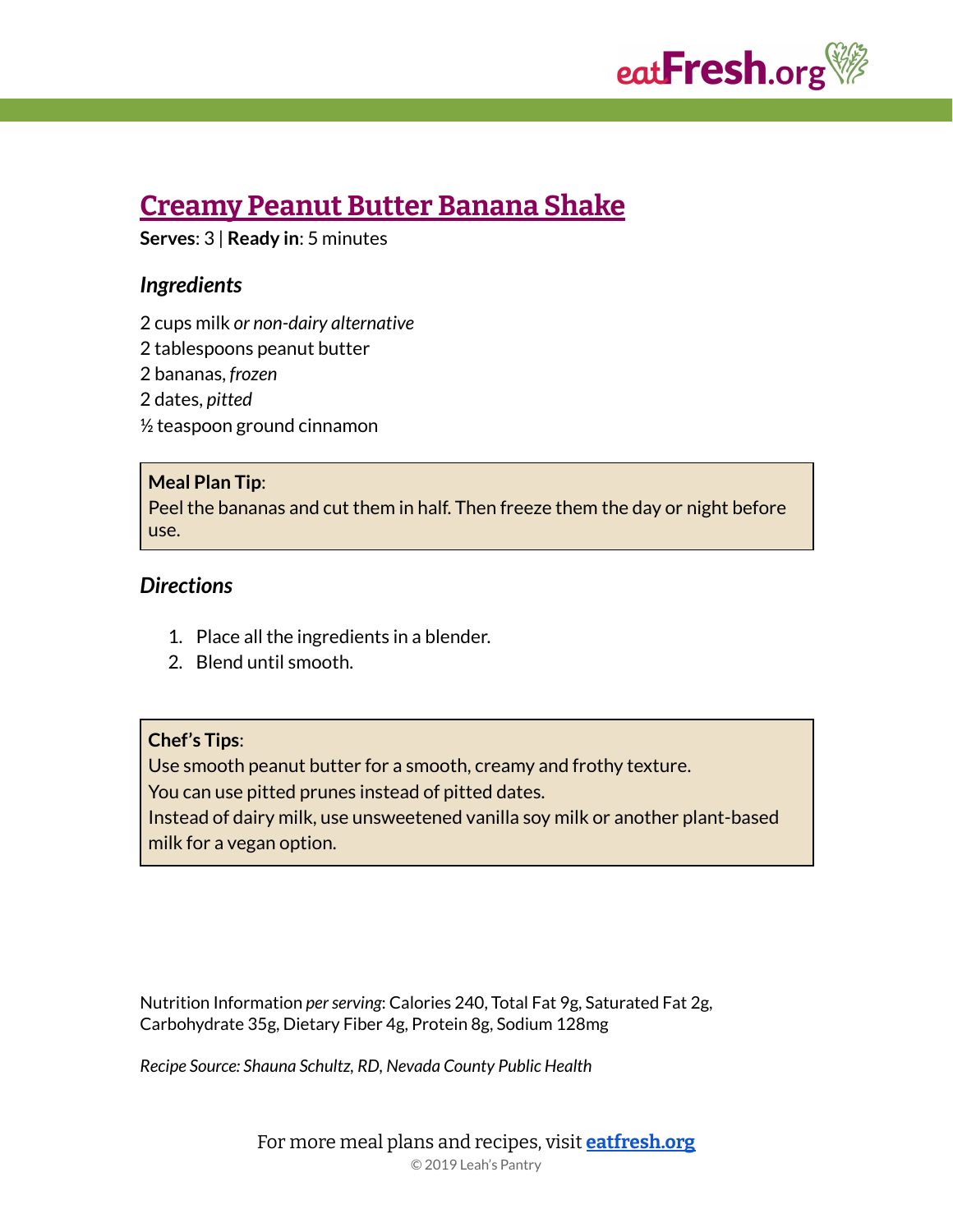

# **Cocoa Nut Butter [Energy](https://eatfresh.org/recipe/desserts-snacks/cocoa-nut-butter-energy-bites-new) Bites**

**Serves**: 15 bites | **Ready in**: 25 minutes

# *Ingredients*

½ cup peanut butter *or other nut orseed butter*  $\frac{1}{4}$  cup maple syrup, honey or agave ¼ cup chia seeds 1 cup rolled oats ⅓ cup unsweetened shredded coconut 2 tablespoons raw cocoa powder

# *Directions*

- 1. In a large bowl, mix all ingredients together, starting with ½ cup nut butter and adding more if the mixture seems too dry. Chill for 10 minutes.
- 2. Shape into small balls, about 1 inch in diameter. Keep refrigerated in a covered container.
- 3. Enjoy!

Nutrition Information *perserving*: Calories 138, Total Fat 7g, Saturated Fat 2g, Carbohydrate 16g, Dietary Fiber 3g, Protein 4g, Sodium 43mg, Sugars 8g

*Recipe Source: Shauna Schultz, RD, Nevada County Public Health*